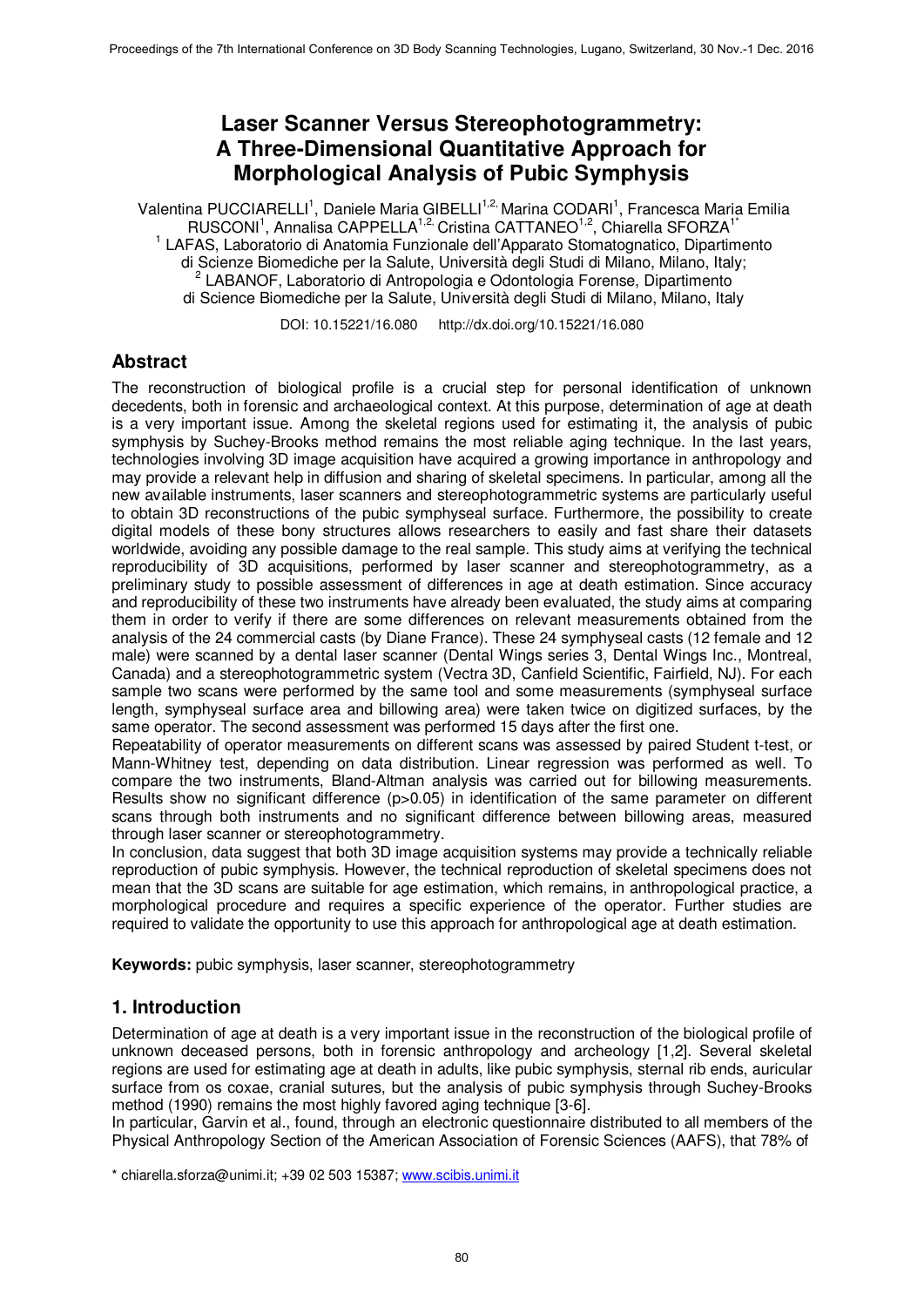them considered the pubic symphysis as the preferred region for age at death estimation [7]. Indeed, one of the advantages of pubic symphysis, in contrast with other skeletal regions, is that the rate of its age-related degeneration does not seem to be influenced by physical or occupational activity, rendering it helpful to estimate age at death of individuals with an unknown identity. This characteristic was recently reinforced by a paper by Campanacho et al., that did not support the idea of a more pronounced pubic symphysis degeneration in individuals affected by occupational or physical activity [8]. For these reasons, among all the available procedures, the analysis of pubic symphyses through Suchey-Brooks method proved to be accurate and the most widely used [9-11].

The method involves a visual and qualitative procedure founded on the comparison between the test and a series of 24 commercial casts, designed to represent the couples of most representative morphology for the six male and female Suchey-Brooks age phases. These phases correspond to six different stages of morphological variation for each gender, from juvenile to adult/old age. The overall procedure relies on operator experience [3, 12-13].

If, on one hand, age at death estimation is a qualitative/manual procedure, on the other hand, in the last decades, the use of digital technologies in anthropology gained a lot of importance. For example, U-Young et al., used CT images of upper and lower limbs to evaluate the sexual dimorphism through discriminant analysis [14]. CT and laser scanner acquisitions were used for matching pairs of bony models, using a mesh-to-mesh comparison, in order to help recognition processes during mass disasters. Three-dimensional approaches on symphyseal surface scans were also performed [15]. Examples are the studies by Villa et al. who made a comparison among pubic bone scans obtained using CTs and laser scanners and recently studied the symphyseal curvature variation on the same kind of models [16,17]. However, to the best of our knowledge, no one ever evaluated symphyseal casts with stereophotogrammetry.

Recently, a comparison of area measurements from nasal plaster casts obtained by a laser scanner and a stereophotogrammetric system showed no significant differences among the values measured with both instruments [18]. Therefore, the aim of the current study is to compare these two instruments and verify their capability to reproduce relevant measurements, obtained from the analysis of symphyseal reference casts. This will pave the way to the possibility of investigation about the future applications of these technologies on age at death estimation from pubic symphysis..

# **2. Method**

#### **2.1. Sample and instruments**

The sample was composed by the 24 casts by Diane France©, which are considered the current standards for age estimation of unknown death specimens based on Suchey-Brooks method. They include 12 male and 12 female pubic bone models.

These models are based on a real sample, obtained by Suchey and Brooks from 739 males and 273 females, aged 14 to 99 years. Real age at death was ascertained from birth or death certificate and the bones were gently prepared, so high quality specimens were obtained [3].

Diane France© models were acquired using two optical surface scanners that can provide a digital three-dimensional reconstruction of objects: a stereophotogrammetric system (VECTRA M3, Canfield Scientific Inc, Fairfield, NJ, USA) and a laser scanner (Dental wings series 3, Dental wings, Montreal, Canada). The stereophotogrammetric system has a short capture time (3.5 ms) and a geometry resolution of 1.2 mm; moreover, it can reproduce colored reconstructions. The laser scanner is an instrument originally designed for dental applications, with an accuracy of 15 µm. The digitized images obtained through this instrument do not have a colored texture. An example of the digitized casts, obtained with both instruments, is depicted in Figure 1.

#### 2.1.1. Stereophotogrammetric acquisition procedure

Before the stereophotogrammetric acquisition of the casts, a previous calibration of the instrument was performed. Calibration process is done using a calibration panel provided by the producer and takes about 2 minutes. Then, each model was fixed, using a little quantity of modeling clay, to a robust black cardboard. The positioning of the model was performed so that the ilio-pubic branch was firmly fastened to the cardboard. The cardboard was chosen with appropriate characteristics, in order to avoid any reflection from its surface that could interfere with the three-dimensional reconstruction.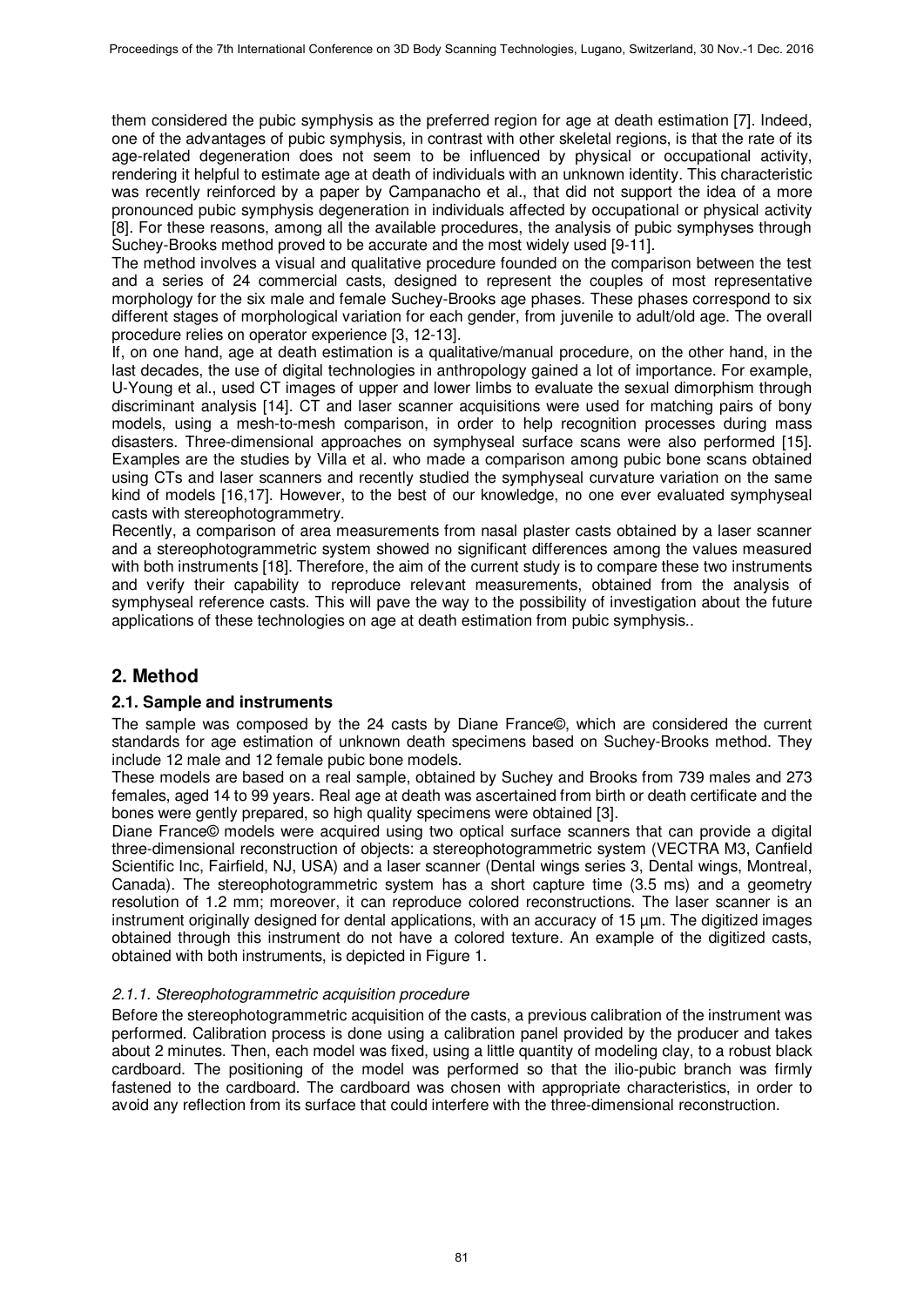

Fig.1. (a) Symphyseal surface scan obtained through a stereophotogrammetric system (male, phase 1 A of Suchey-Brooks age phases corresponding to an average age of 19.5 years, SD 2.6 years); (b) symphyseal surface scan obtained through a laser scanner (female, phase 1 A, corresponding to an average age of 18.5 years, SD 2.1 years).

Each stereophotogrammetric acquisition was performed by two operators. The first, keeping the cardboard with the cast in the correct orientation (symphyseal surface towards the cameras) in order to obtain the 3D reconstruction of its surface; the other capturing the image. Correct acquisition was assessed for each model.

This procedure was repeated twice for all casts. All the 12 female and 12 male casts were digitized with this technique, for a total of 48 stereophotogrammetric reconstructions.

#### 2.1.2. Laser scanner acquisition procedure

Before the scan, the instrument was calibrated through a calibration plate following producer's instructions. This process requires about 10 minutes.

Subsequently, each cast was positioned on the model holder. As for stereophotogrammetric acquisitions, the positioning of the models was performed so that the ilio-pubic branch was firmly fastened to the support, using some modeling clay. Scan was started and a region of interest (ROI) was selected. This region included symphyseal surface. Every scan was, then, checked for accuracy. Each model was acquired twice, for a total of 48 symphyseal three-dimensional reconstructions (24 for female casts and 24 for male casts).

#### **2.2. Image analysis**

All the digitized reconstructions of the symphyseal Diane France© casts (obtained with both laser scanner and stereophotogrammetry) were analyzed using the Mirror Vectra Software (Canfield Scientific, Fairfield, NJ).

In particular, after the removal of the extra areas surrounding the symphyseal surface, the following measurements were taken on each scan:

- 1. Maximum symphyseal length [mm], defined as the vertical distance between the most superior and the most inferior point of the symphyseal surface
- 2. Symphyseal surface area  $[cm^2]$ , defined as the area included inside the edges that delimit the articular surface
- 3. Billowing area  $[cm^2]$ , defined as the region of symphyseal surface characterized by a corrugation made of transversal osseous crests. This feature is typical of juvenile age phases and is absent in elderly symphyses [3,9,19].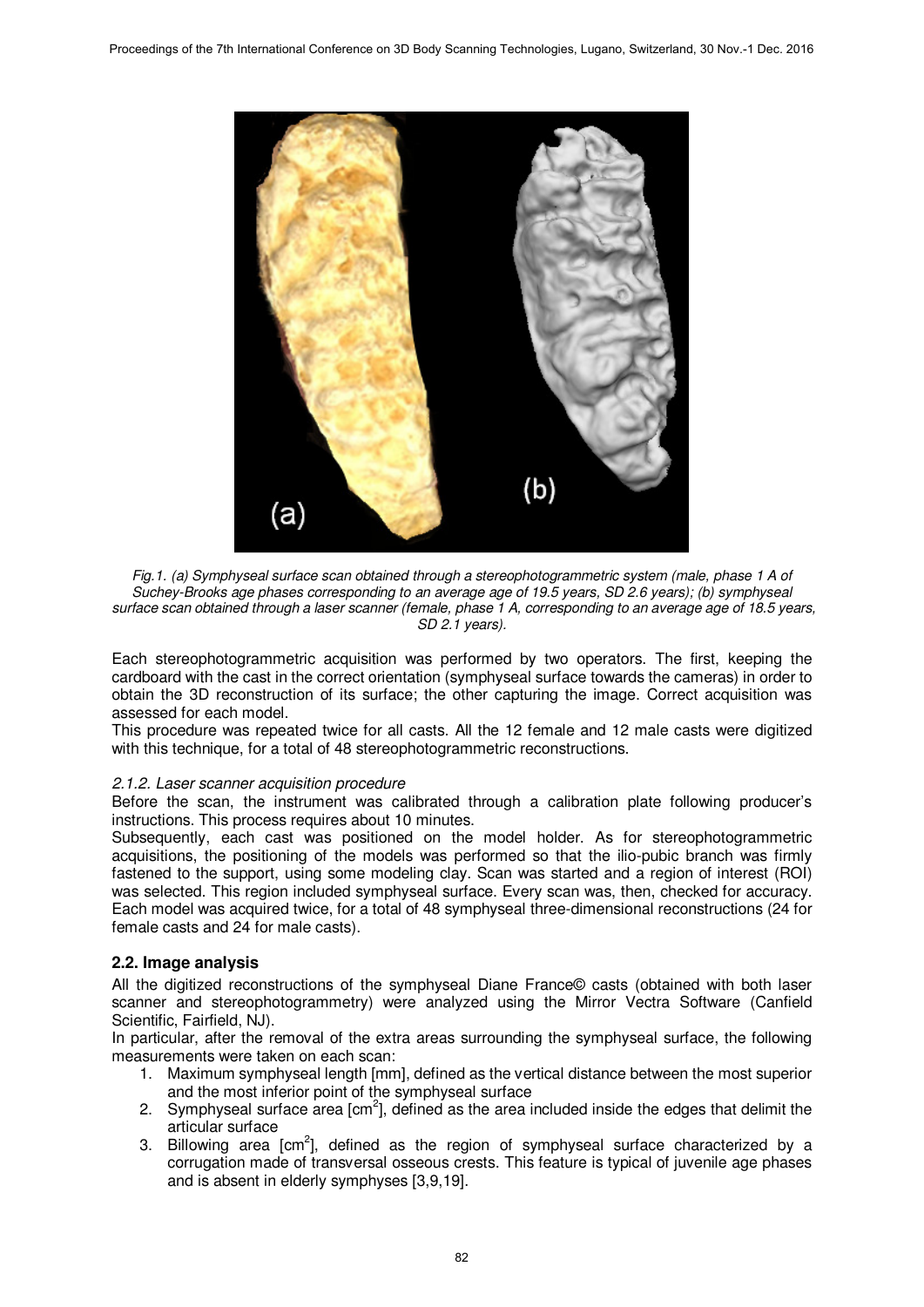A total of 96 scans (48 stereophotogrammetric reconstructions and 48 laser scanner acquisitions) were assessed. An example of measurements, performed on a laser scanner 3D reconstruction, is provided in Figure 2.



Fig.2. a) Symphyseal surface scan. Surface area is depicted In blue. The line indicates symphyseal maximum length. b) Symphyseal surface scan. Billowing area is indicated in blue. Both scans are obtained by a laser scanner.

### **2.3. Statistical analysis**

In order to verify the repeatability of the performed measurements, symphyseal maximum length, symphyseal surface area and area of billowing were measured by the same operator twice, using the couples of scans obtained by the same instrument. The second assessment was performed 15 days after the first. Normality of the data was assessed using Jarque-Bera test. Depending on data distribution, repeatability of the operator was evaluated by paired Student t-test or Mann-Whitney test. Significance level was set at 0.05%.

Linear regression analysis was performed on the repetitions of the measured parameters.

Billowing area was chosen as criterion to evaluate the differences on the acquisitions obtained with stereophotogrammetry and laser scanner. To compare the differences on billowing areas assessment, obtained through both techniques, Bland-Altman analysis was performed (separately for female and male casts). Repeatability coefficient and reproducibility were also calculated.

# **3. Results**

### **3.1. Measurements repeatability**

In this study, two stereophotogrammetric and two laser scanner acquisitions of each of the 24 Diane France© casts were performed. The repeatability of the operator in assessing symphyseal length, symphyseal surface area and billowing area on different scans obtained with the same tool was assessed.

Results show no significant differences (p > 0.05) in the evaluation of these parameters on different 3D reconstructions, obtained through both the devices. Furthermore,  $R<sup>2</sup>$  values from linear regression analysis ranged between 0.96 and 0.99 for stereophotogrammetric acquisitions and between 0.95 and 0.99 for laser scans.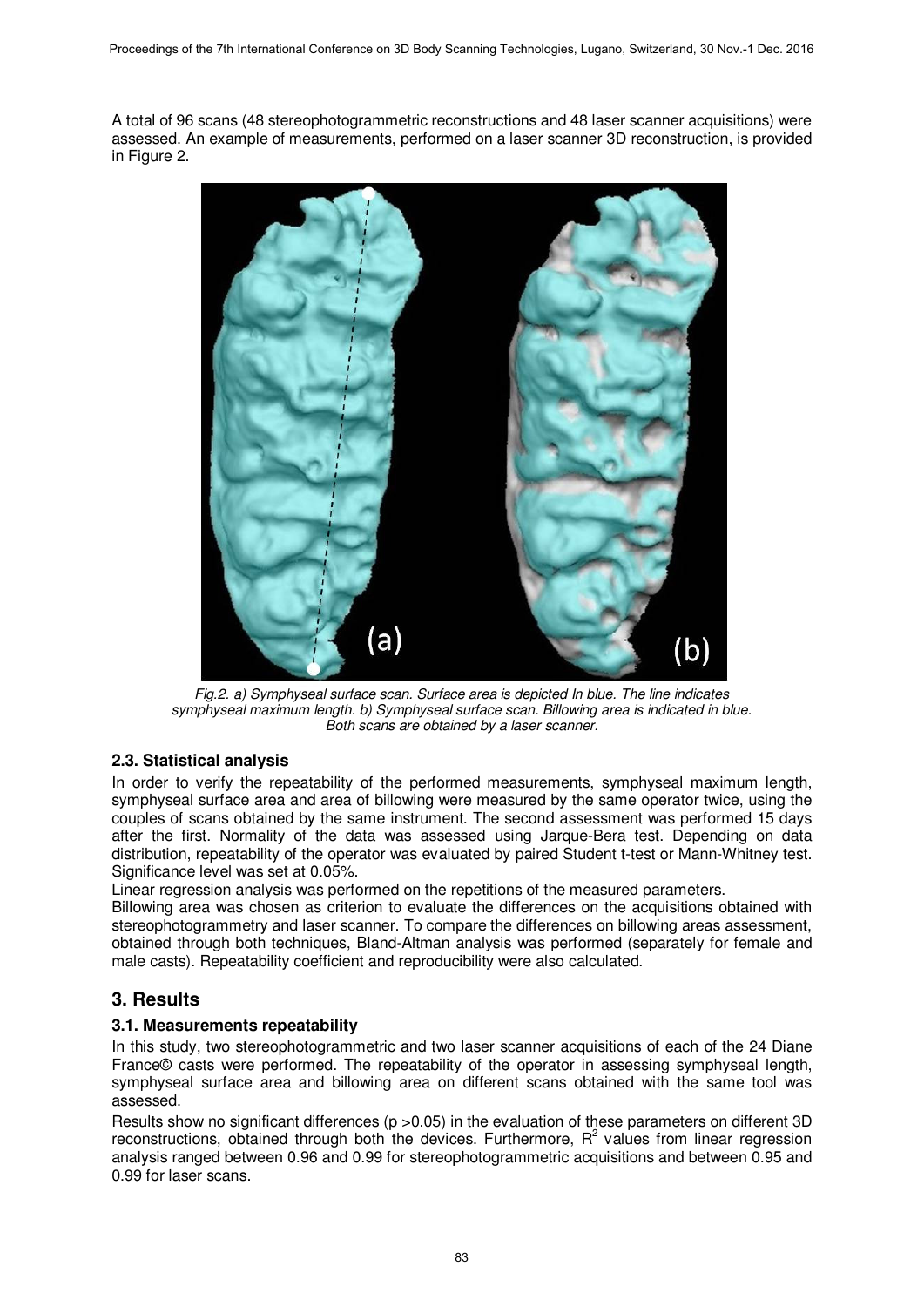#### **3.2. Comparison between stereophotogrammetry and laser scanner for billowing area measurements**

Figures 3 and 4 show Bland-Altman plots for comparison between the two instruments for the assessment of billowing areas on female and male casts, respectively. Details about bias, standard deviation (SD), repeatability coefficient (RC) and reproducibility are shown in Table 1.

Billowing values were not included for Suchey-Brooks age phase 6 because billowing is not detectable at this stage.

In female casts billowing area was measured with nearly identical values by both **devices** (bias was very close to 0). In contrast, male values were slightly overestimated by laser scanner relative to stereophotogrammetry. However, the coefficient of repeatability was low for both methods, indicating that differences lower than 7% and 15% for female and male casts respectively must not be considered real or due to the methods. Consequently, reproducibility was high for both female and male casts (93% and 85%).



Fig.3. Bland and Altman plot for the billowing area measurements on female casts. Age phases 6 models were excluded. Continuous line indicates the average; dashed lines indicate the interval of agreement.



Fig.4. Bland and Altman plot for the billowing area measurements on male casts. Age phases 6 models were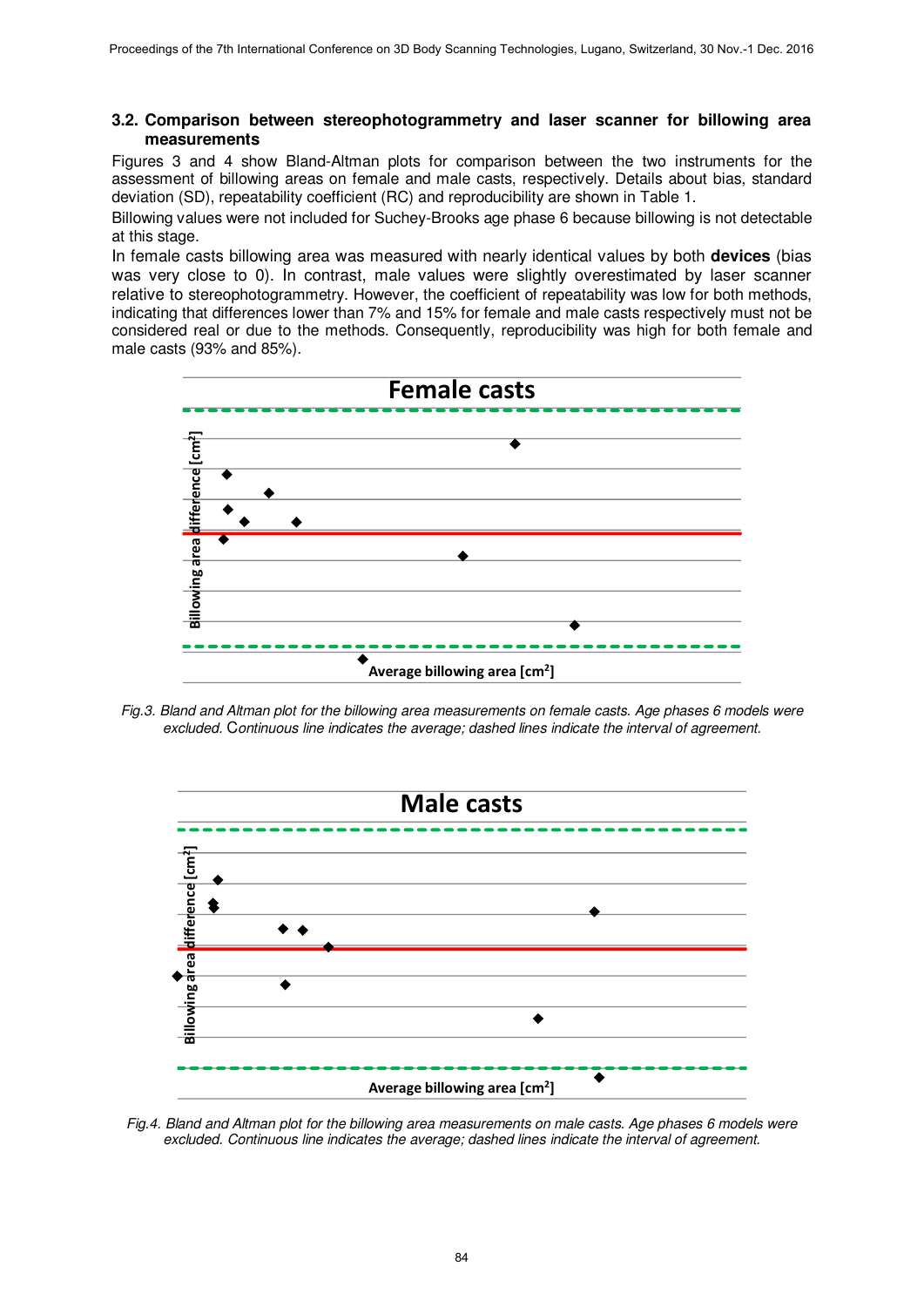Table 1. Results of Bland and Altman analysis. Bias, SD, RC and reproducibility of billowing area measurements are reported for both female and male casts.

|                        | <b>Female casts</b> | <b>Male casts</b> |
|------------------------|---------------------|-------------------|
| Bias $[cm2]$           | $-0.002$            | $-0.044$          |
| SD $[cm^2]$            | 0.038               | 0.098             |
| <b>RC</b>              | 7%                  | 15%               |
| <b>Reproducibility</b> | 93%                 | 85%               |

# **4. Conclusions**

This study aimed at verifying the repeatability in performing some measurements, obtained from 3D reconstructions of symphyseal plaster casts, digitized through a stereophotogrammetric system and a laser scanner. Reproducibility of the techniques was also assessed, in order to test if these instruments were in good agreement for the performed measurements.

The reliability of both imaging systems has already been evaluated: a stereophotogrammetric system was assessed by Sforza et al., for accuracy and reproducibility on measurements obtained from stone casts of patients with unilateral cleft lip and palate. They found that the accuracy error was lower than 0.9% in the detection of the measurements of cubes and cylinders of different size [20]. Accuracy and reliability of measurements performed on geometric objects, facial and dental casts, digitized with a laser scanner, were also reported [21]. In our laboratory, we have recently found no differences in area assessment on nasal plaster casts using both instruments [18].

Even if during the last years, the new 3D image acquisition technologies have had a great impact on forensic science and anthropology, at the moment, age at death estimation from pubic symphysis remains, for its nature, a qualitative procedure, requiring the experience of a well trained operator [14-17]. Indeed, Sitchon et al., demonstrated that age at death estimation from pubic symphysis, using Suchey-Brooks method, may not exclude a physical/tactile examination [22]. Therefore, the visual assessment performed on two-dimensional digital images may be less adequate for a correct estimation. Anyway, they also showed that there is good concordance between the physical and visual assessment: this last can be especially helpful in successive re-assessments [22].

Starting from these considerations and from our successful comparison between the two optical scanners [18], our study wanted to verify the technical capability of stereophotogrammetry and laser scanner to reliably reproduce symphyseal surface morphology.

We particularly focused on the assessment of billowing area on symphyseal casts. Billowing, indeed, is an important parameter used by forensic anthropologists to evaluate age at death on juvenile samples. Furthermore, it has been showed that billowed surfaces can be very accurately represented by stereophotogrammetric systems and laser scanners for measuring agricultural soil micro-reliefs. [23].

This, indeed, could be a preliminary starting point to, successively, validate the possibility to use these instruments for anthropological age at death estimation. Indeed, three-dimensional reconstructions, such as those obtained from stereophotogrammetry and laser scanner, offer the possibility to rotate the acquired image on all axes, and this could help in overcoming the technical impairment of two-dimensional digital assessment reducing the limitation due to the lack of physical contact [22, 24]. Moreover, digital optical systems like stereophotogrammetry and laser scanners are less expensive and more diffuse than volumetric instruments such as CT and MR [25]. This allows their use even in laboratories which do not have enough resources to afford more expensive technologies. Furthermore, given their agreement on the performed measurements, they can also be exchanged each other, depending on the laboratory availability and possibilities [18].

Clearly the metrical assessment of billowing on 3D scans is not sufficient to provide the basis for novel methods of age estimation based on the pubic symphysis, for two reasons: first, billowing is just a feature among those usually included in a morphological assessment for age estimation, and mainly concerns young subjects. Other characteristics are included, such as the elevation of symphyseal edge, depression of articular surface, micro- and macro-porosity of the symphyseal surface, and some of them still lack methods for metrical assessment. Secondarily, the detection of billowing and therefore its measurement is subjective, as it is a manual procedure, and depends upon the accuracy of 3D model. For this reason a metrical method for assessing pubic symphysis is yet to come: however the present study verified that laser scanner and stereophotogrammetry do provide an accurate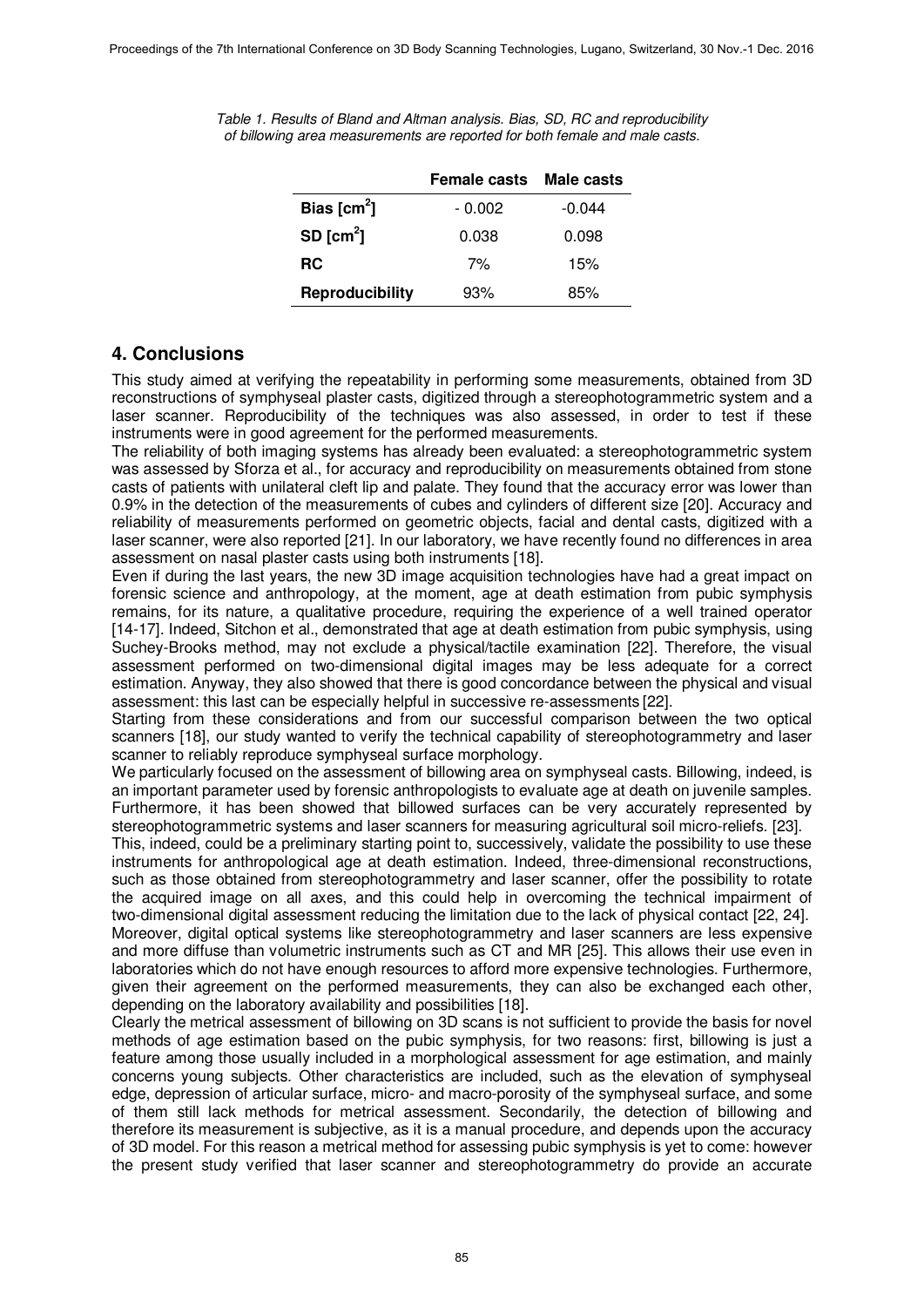reconstruction of such specimens, and therefore may allow researchers to provide a morphological assessment based on traditional morphological Suchey-Brooks method.

Additionally, these systems are easy to use and do not require a long time to train an expert operator. They can also facilitate the exchange of samples worldwide and their storage in digital archives, which preserve samples from damages [26]. Moreover, the possibility of creating online databases, as suggested by Tocheri et al., will be a "considerable promise for improvements in the education and training of physical anthropologists, and also in the way and manner physical anthropologists are able to conduct osteological aging research" [16]. In conclusion, the technical capability of stereophotogrammetry and laser scanners to accurately reproduce 3D symphyseal surfaces will give the opportunity for future validation of age at death estimation through Suchey-Brooks method on three-dimensional reconstructions obtained using CAM/CAD techniques and three-dimensional printers. Furthermore, the possibility of three-dimensionally printimg a sample, previously acquired through one of these optical systems, will be an opportunity for medical students to examine anatomy in depth, and to evaluate single anatomical variants without the limits due to "average" anatomical models [27]. This will also reduce damages to the real samples, favor the exchange among the researchers and allow the creation of digital learning platforms for anthropologists, forensic scientists and medical students.

### **References**

- [1] C. Merritt, "A test of Hartnett's revisions to the pubic symphysis and fourth rib methods on a modern sample", in Journal of Forensic Sciences, Vol. 59, No.3, 2014, pp. 703-701, http://dx.doi.org/10.1111/1556-4029.12380.
- [2] D. Franklin, " Forensic age estimation in human skeletal remains: current concepts and future directions", in Legal Medicine, Vol. 12, No. 1, 2010, pp. 1–7, http://dx.doi.org/10.1016/j.legalmed.2009.09.001.
- [3] S. Brooks and JM. Suchey, "Skeletal age determination based on the os pubis: a comparison of the acsádi-nemeskéri and Suchey-Brooks methods", in Journal of Human Evolution, Vol. 5, No. 3, 1990, pp. 227–238, http://dx.doi.org/10.1002/10.1007/BF02437238.
- [4] RS. Meindl and CO. Lovejoy, "Ectocranial suture closure: a revised method for the determination of skeletal age at death based on the lateral-anterior sutures", in American<br>
Journal of Physical Anthropology. Vol. 68. No. 1. 1985. pp. 57–66. Journal of Physical Anthropology, Vol. 68, No. 1, 1985, pp. http://dx.doi.org/10.1002/ajpa.1330680106.
- [5] CO. Lovejoy et al, "Chronological metamorphosis of the auricular surface of the ilium: a new method for the determination of adult skeletal age at death", in American Journal of Physical Anthropology, Vol. 68, No. 1, 1985, pp. 15-28, http://dx.doi.org/10.1002/ajpa.1330680103.
- [6] MY. Işcan et al., "Metamorphosis at the sternal rib end: a new method to estimate age at death in white males", in American Journal of Physical Anthropology, Vol. 65, No. 2, 1984, pp. 147–156, http://dx.doi.org/10.1002/ajpa.1330650206 .
- [7] HM. Garvin, and N. Passalacqua, "Current practices by forensic anthropologists in adult skeletal age estimation", in Journal of Forensic Sciences, Vol. 57, No. 2, 2012, pp. 427–433, http://dx.doi.org/10.1111/j.1556-4029.2011.01979.x.
- [8] V. Campanacho et al., "Assessing the influence of occupational and physical activity on the rate of degenerative change of the pubic symphysis in portuguese males from the 19th to 20th century" in American Journal of Physical Anthropology, Vol. 148, No. 3, 2012, pp. 371–378, http://dx.doi.org/10.1002/ajpa.22059.
- [9] C. Cattaneo and M. Grandi "Antropologia e odontologia forense: guida allo studio dei resti umani", testo atlante. Monduzzi, 2004, pp. 166-167.
- [10] SK. Warmlander and SB. Sholts, "Sampling and statistical considerations for the Suchey–Brooks method for pubic bone age estimation: Implications for regional comparisons",<br>in Science & Justice, Vol. 51, No. 3. 2011. pp. 131–134. in *Science & Justice*, Vol. 51, No. 3, 2011, pp. 131–134, http://<u>dx.doi.org/10.1016/j.scijus.2010.12.001</u>.
- [11] C. Rissech, et al., "A comparison of three established age estimation methods on an adult spanish sample", in International Journal of Legal Medicine, Vol. 126, No. 1, 2012, pp. 145–155, http://dx.doi.org/10.1007/s00414-011-0586-1.
- [12] M. Djurić et al., "Evaluation of the Suchey–Brooks method for aging skeletons in the Balkans" in Journal of Forensic Sciences, Vol. 52, No. 1, 2007, pp. 21–23, http://dx.doi.org/10.1111/j.1556-4029.2006.00333.x.